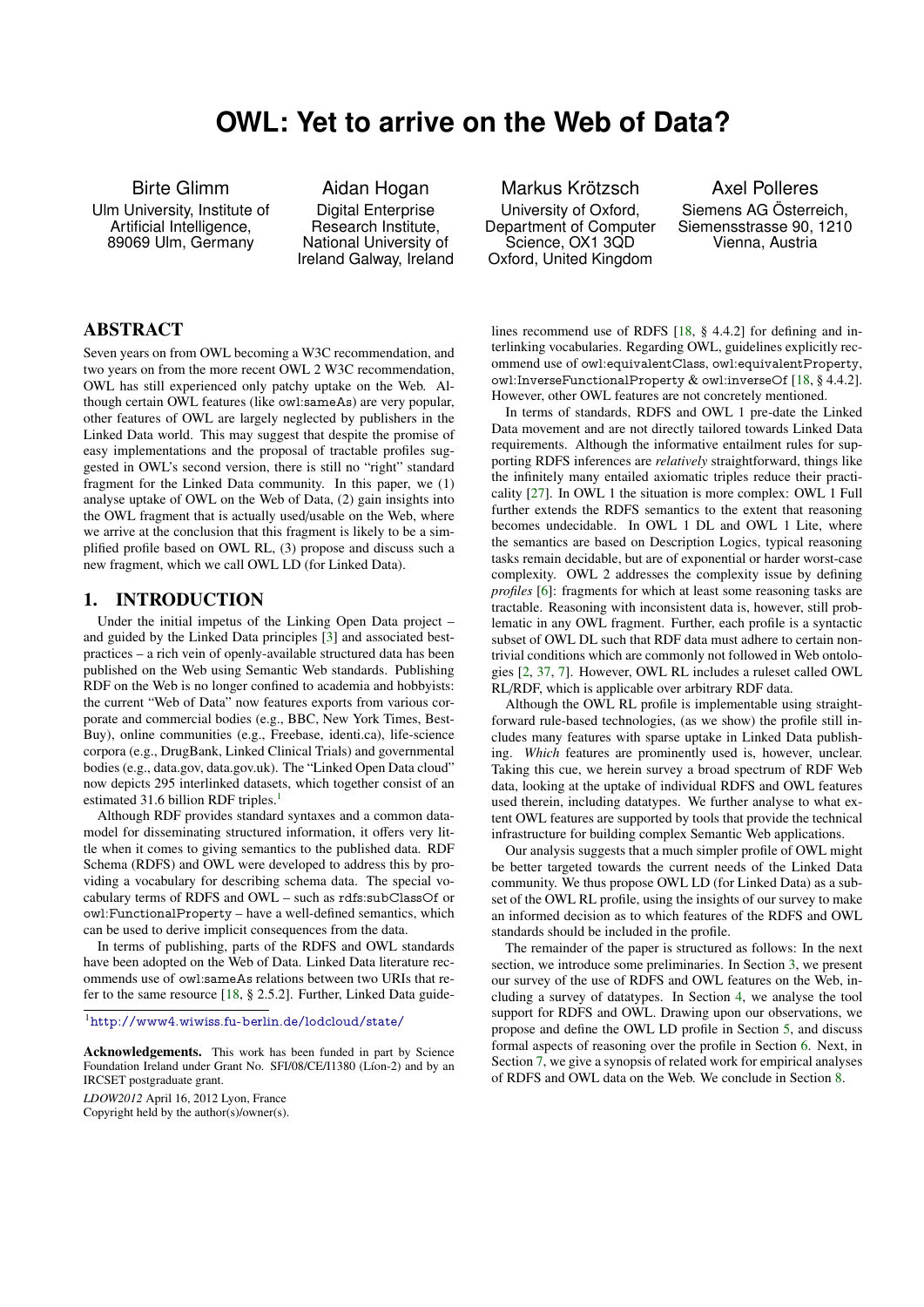## <span id="page-1-2"></span>2. BACKGROUND

We first recall some relevant features of RDF, RDFS, and OWL semantics and give a summary of the existing OWL profiles.

#### 2.1 RDF Graphs and Their Semantics

Given the set of URI references U, the set of blank nodes B, and the set of literals L, the set of *RDF constants* is denoted by C := U∪B∪L. We use CURIEs to denote URIs (e.g., owl:sameAs), where the prefixes used in this paper can be looked up, e.g., at http://prefix.cc/. We often use Turtle syntax; e.g., we may use a as a shortcut for rdf:type. Finally, V denotes the set of *RDF variables* ranging over C and we prefix variables with '?'.

An *RDF triple* (*s*, *<sup>p</sup>*, *<sup>o</sup>*) is a triple from the set of all *RDF triples*  $G := U \cup B \times U \times C$ , where *s* is called subject, *p* predicate, and *o* object. We call a finite set of triples  $G \subset G$  an *RDF graph*.

Semantically, RDF graphs can be interpreted in a number of ways based on various W3C recommendations. The *simple semantics* [\[17\]](#page-8-7) considers only the graph structure of RDF, whereas more elaborate semantics such as RDFS entailment [\[17\]](#page-8-7) or the OWL 2 Direct and RDF-Based Semantics (see below) provide special meanings for certain terms.

The common basis for all such semantics is that they are specified in terms of model theory: one defines *interpretations* together with necessary and sufficient conditions that specify when an interpretation *satisfies* a graph. When defining a semantics E (such as RDF, RDFS, etc.) one often speaks of E-interpretations and E-satisfaction. The set of all E-interpretations that E-satisfy a graph *G* are called the E*-models* of *G*. Semantic entailment follows from this notion: a graph *G* E-*entails* a graph *G*', written  $G \models_{\mathsf{E}} G'$ , if and only if every E-model of *G* is also an E-model of *G'*.

### <span id="page-1-0"></span>2.2 OWL and its Fragments

OWL 2 is an ontology language that provides advanced schema modelling capabilities that can be used together with RDF data. OWL 2 supersedes the earlier specification "OWL 1" by introducing new modelling features, additional serialisations, updated conformance conditions and various corrections. When omitting the version number, we thus mean the current OWL 2 standard.

Every RDF graph can be considered as an OWL ontology and the language of all RDF documents is called *OWL Full* to emphasise that all such graphs should be viewed as ontologies. In applications, however, OWL ontologies are usually viewed as being composed of *axioms*, that can be more complex than single triples. For example, the triple ex:a owl:sameAs ex:b . corresponds to the OWL axiom SameIndividual(ex:a ex:b) whereas the axiom

ObjectPropertyRange(skos:member

ObjectUnionOf(skos:Concept skos:Container)) (1) expands to the six RDF triples

skos:member rdfs:range \_:x. \_:x owl:unionOf \_:x1 .  $\pm$ :x1 rdf:first skos:Concept.  $\pm$ :x1 rdf:rest  $\pm$ :x2 . (2) \_:x2 rdf:first skos:Container. \_:x2 rdf:rest rdf:nil .

Various conditions must be imposed on RDF graphs to ensure that they are in one-to-one correspondence to a collection of OWL axioms. A syntactic subset of OWL Full for which this is possible is *OWL DL*, which also imposes further restrictions that are useful for computing semantic conclusions from the ontology [\[26\]](#page-8-8). Drawing such conclusions can still be computationally expensive. Hence, OWL further defines three syntactically restricted sub-languages (*profiles*) of OWL DL called *OWL EL*, *OWL RL* and *OWL QL* [\[6\]](#page-8-3) (see also Table [2](#page-3-0) later for a brief feature comparison). OWL Full, OWL DL and the OWL profiles together constitute the five language fragments of OWL. The essential features of RDF Schema (sub-classes and -properties, domain, range) are covered by all fragments, but only OWL Full supports arbitrary RDF documents.

Various sub-languages of OWL have also been proposed outside of the official standard. The current profiles have themselves been inspired by existing approaches:  $\mathcal{EL}^{++}$  for OWL EL [\[23\]](#page-8-9), DL-Lite [\[5\]](#page-8-10) for OWL QL, and Description Logic Programs (DLP) [\[13\]](#page-8-11) and pD\* [\[34\]](#page-8-12) for OWL RL. Generally, these approaches aim to maximise expressivity under some design principles. DLP is defined as a syntactic fragment of OWL. Other languages – including pD\* – came about by *extending* RDFS with additional features. Allemang and Hendler proposed *RDFS-Plus* based on an informal survey of practitioners and three criteria felt important for adoption: *pedagogism* (intuitive and easy to learn), *practicality* (real use-cases in modelling), and *computational feasibility* (not too hard to implement) [\[1\]](#page-8-13). This language was later extended to *RDFS 3.0* along similar principles [\[19\]](#page-8-14). Fisher et al. propose a similar profile called *L2*, where the feature selection is made on an ad-hoc basis [\[11\]](#page-8-15). (Table [2](#page-3-0) later summarises the main features of these languages.)

#### 2.3 OWL Semantics and Reasoning

OWL ontologies can be interpreted under two different semantics that agree in important cases: the *RDF-Based Semantics* (RS) [\[17\]](#page-8-7) and the *Direct Semantics* (DS) [\[25\]](#page-8-16). Like in RDF(S), the semantics are defined by specifying a model theory, i.e., by defining valid interpretations for ontologies based on semantic conditions. In RS, these models are based on the representation of OWL axioms as RDF graphs and thus can be viewed as a refined form of RDF interpretation. In DS, models are directly defined based on the structure of OWL axioms in the conceptual framework of Description Logics (which in turn is based on first-order logic). Due to this, DS is only defined for ontologies that belong to the OWL DL language (or to any of its profiles) while RS can also be used on OWL Full. Besides this restriction, OWL language fragments are not tied to either semantics, leaving nine valid combinations of syntactic fragments and formal semantics [\[33\]](#page-8-17).

RS is arguably more robust since it is defined for any RDF graph while DS only works for ontologies in OWL DL. However, RS entailment (of derived facts) is undecidable: implementations can only compute a subset of the conclusions that the semantics specifies. In contrast, there are complete implementations for computing entailments under DS, albeit with a high (super-exponential) worstcase complexity if all of OWL DL is to be covered. When further restricting to the OWL profiles, entailment checking under DS can be done in polynomial time. For RS, it is not known in general if the entailment problem becomes simpler in these cases. It is known, however, that RS and DS yield the same entailments on OWL RL under certain additional conditions, leading to a partial tractability result for RS for this case [\[6\]](#page-8-3). Similar results could be obtained in other cases since DS reasoning algorithms can often be modified to obtain correct (though often incomplete) RS reasoners.

<span id="page-1-1"></span>DS reasoning in all of the OWL profiles and significant parts of OWL DL can be implemented using rules in a forward-chaining manner. For OWL RL, an algorithm is suggested in the specification [\[6\]](#page-8-3), while other works have covered OWL EL [\[23\]](#page-8-9) and parts of OWL DL that also cover OWL QL [\[32\]](#page-8-18). For OWL QL, query rewriting is a more common reasoning technique [\[5,](#page-8-10) [30\]](#page-8-19). There are many different reasoning techniques for OWL DL under DS, though not all of them lead to polynomial algorithms when applied to the OWL profiles. Two (necessarily incomplete) reasoning methods are known for RS: algorithms based on sets of derivation rules like the ones for OWL RL and an approach based on using firstorder theorem provers [\[31\]](#page-8-20).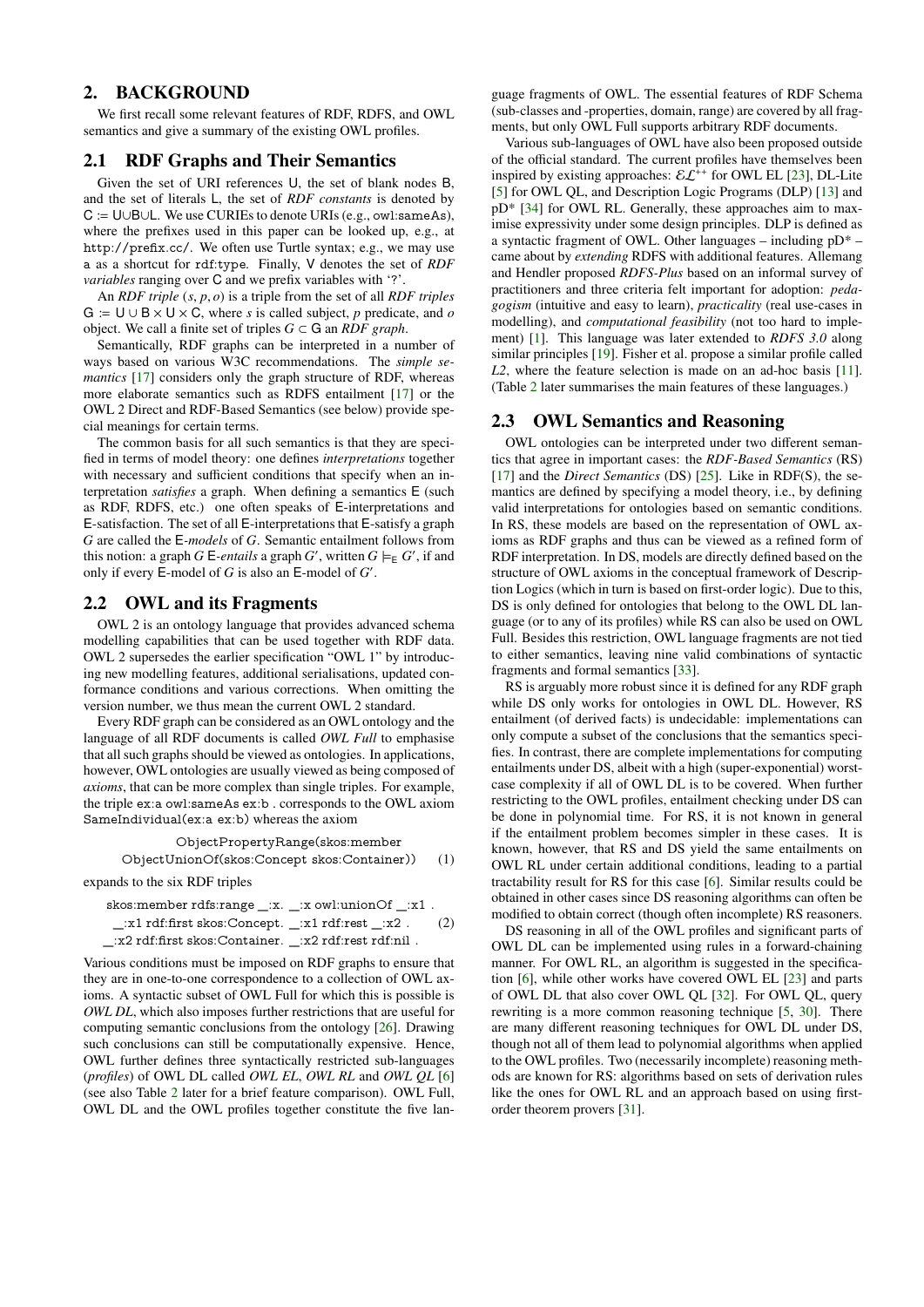## <span id="page-2-0"></span>3. SURVEY OF RDFS & OWL ADOPTION ON THE WEB OF DATA

We now present an empirical survey of RDFS & OWL adoption on the Web of Data. Our survey is conducted over the Billion Triple Challenge 2011 corpus, which consists of 2.145 billion quadruples crawled from 7.411 million RDF/XML documents through an open crawl ran in May/June 2011 spanning 791 pay-level domains. (A pay-level domain is a direct sub-domain of a top-level domain (TLD) or a second-level country domain (ccSLD), e.g., dbpedia.org, bbc.co.uk. This gives us our notion of "domain"). This corpus represents a broad *sample* of the Web of Data.

#### 3.1 Measures Used

In order to adequately characterise the uptake of various RDF(S) and OWL features used in this corpus, we present different measures to quantify their *prevalence* and *prominence*.

First, we look at the *prevalence* of use of different features, i.e., how often they are used. Here, we must take into account the diversity of the data under analysis, where few domains account for a great many triples and many domains account for few triples, where certain domains tend to publish many small documents and others publish few large documents, and so forth [\[20\]](#page-8-21). We thus present three statistics: (1) number of *axioms* using the feature [Ax], (2) number of *documents* [Doc] and (3) number of *domains* [Dom].

However, raw counts do not reflect that the use of an OWL feature in one important ontology may often have greater practical impact than use in a thousand obscure documents. Thus, we also look at the *prominence* of use of different features. We use PageRank to quantify our notion of prominence: PageRank calculates a variant of the Eigenvector centrality of nodes (e.g., documents) in a graph, where taking the intuition of directed links as "positive votes", the resulting scores help characterise the relative prominence (i.e., centrality) of particular documents on the Web [\[28,](#page-8-22) [15\]](#page-8-23).

In particular, we first rank documents in the corpus. To construct the graph, we consider RDF documents as nodes, where a directed edge  $(d_1, d_2)$  is extended from document  $d_1$  to  $d_2$  iff  $d_1$  hosts RDF data that contains (in any triple position) a URI that dereferences to document  $d_2$ . This notion of dereferenceable links is core to Linked Data principles [\[3\]](#page-8-0). Note also that we follow redirects when checking dereferenceability. We then apply a standard PageRank analysis over the resulting directed graph, using the power iteration method with ten iterations. For reasons of space, we refer the interested reader to [\[28\]](#page-8-22) for more detail on PageRank, and [\[20\]](#page-8-21) for more detail on the particular algorithms used for this paper.

Given these rank scores, for the different RDF(S) and OWL features we then present (1) the *sum of PageRank scores* for documents in which they are used  $[\sum RANK]$ ; (2) the *max PageRank score* of the highest-ranked document in which it appears [max Rank]; (3) the *max PageRank position* of that document in the ordering of the 7.411 million documents [max Pos].

In terms of intuition under the random surfer model of Page-Rank [\[28\]](#page-8-22), given an agent starting from a random location and traversing documents on (our sample of) the Web of Data through randomly selected dereferenceable URIs, the  $\Sigma$  RANK value for a feature approximately indicates the probability with which that agent will be at a document using that feature after traversing ten links. In other words, the score indicates the likelihood of an agent, operating over the Web of Data based on dereferenceable principles, to encounter a given feature.

The graph extracted from the corpus consists of 7.411 million nodes and 198.6 million edges. Table [1](#page-2-1) presents the top-10 ranked documents in our corpus, which are dominated by core meta-vocabularies, documents linked therefrom, and other popular vocab-

| N.             | <b>DOCUMENT URI</b>                                   | RANK        |
|----------------|-------------------------------------------------------|-------------|
| 1              | http://www.w3.org/1999/02/22-rdf-syntax-ns            | 0.121       |
| 2              | http://www.w3.org/2000/01/rdf-schema                  | 0.110       |
| 3              | http://dublincore.org/2010/10/11/dcelements.rdf       | 0.096       |
| $\overline{4}$ | http://www.w3.org/2002/07/owl                         | 0.078       |
| 5              | http://www.w3.org/2000/01/rdf-schema-more             | 0.049       |
| 6              | http://dublincore.org/2010/10/11/dcterms.rdf          | 0.036       |
| 7              | http://www.w3.org/2009/08/skos-reference/skos.rdf     | 0.026       |
| 8              | http://xmlns.com/foaf/spec/                           | 0.023       |
| 9              | http://dublincore.org/DCMI.rdf                        | 0.021       |
| 10             | http://www.w3.org/2003/g/data-view                    | 0.017       |
| 14             | http://id.loc.gov/authorities/sh98002267              | $4.01E - 3$ |
| 30             | http://motools.sourceforge.net/doc/musicontology.rdfs | 2.38E-3     |
| 38             | http://www.w3.org//wn20/schemas/wnfull.rdfs           | 7.79E-4     |
| 43             | http://vivoweb.org/files/vivo-core-public-1.2.owl     | $6.11E-4$   |
| 87             | http://www.w3.org/2006/time                           | $2.07E - 4$ |
| 116            | http://rdf.geospecies.org/ont/geospecies              | $1.22E - 4$ |
| 129            | http://motools.sourceforge.net/timeline/timeline.rdf  | 1.06E-4     |
| 159            | http://vocab.org/bio/0.1/termgroup2.rdf               | 8.11E-5     |
| 259            | http://www.ordnancesurvey.co.uk//geometry.owl         | 4.39E-5     |
| 289            | http://www.ordnancesurvey.co.uk//admingeo.owl         | $4.01E - 5$ |
| 990            | http://www.ordnancesurvey.co.uk//spatialrelations.owl | 1.24E-5     |

#### <span id="page-2-1"></span>Table 1: Top ten ranked documents and notable ranks (position  $<$  1,000) mentioned later in Table [2](#page-3-0)

ularies; we also present the ranks of other notable documents mentioned in the following section.[2](#page-2-2)

## 3.2 Survey of RDF(S)/OWL Features

Table [2](#page-3-0) presents the results of the survey of RDF(S) and OWL usage in our corpus, where for features with non-trivial semantics, we present the measures mentioned in the previous section, as well as support for the features in the different reasoning profiles discussed in Section [2.2.](#page-1-0) We exclude rdf:type, which appeared in 90.3% of documents. We present the table ordered by the sum of PageRank measure  $[\sum RANK]$ ; recall that Table [1](#page-2-1) provides a legend for notable documents (Pos<1,000).

In column 'ST', we indicate which features have expressions that can be represented as a *single triple* in RDF, i.e., which features do not require auxiliary blank nodes of the form \_:x or the SEQ production in Table 1 of the OWL 2 Mapping to RDF document [\[29\]](#page-8-24). This distinction is motivated by our initial observations that such features are typically the most widely used in Web data.

Figure [1](#page-4-0) gives a visual overview of the  $\Sigma$  RANK measure for the listed features (log scale), where different shades of grey are used to indicate to which vocabulary a term belongs (e.g., distinguishing the terms new in OWL 2 from the ones already in OWL 1).

Regarding *prevalence*, we see from Table [2](#page-3-0) that owl:sameAs is the most widely used axiom in terms of documents (1.778 million; 24%) and domains (117; 14.8%). Surprisingly (to us), RDF container membership properties (rdf:\_\*) are also heavily used (likely attributable to RSS 1.0 documents). Regarding *prominence*, we make the following observations:

1 The top six features are those that form the core of RDFS [\[27\]](#page-8-2).

 $\overline{Q}$ ) The RDF(S) declaration classes rdfs:Class, rdf:Property are used in fewer, but more prominent documents than OWL's versions owl:Class, owl:DatatypeProperty, owl:ObjectProperty.

3 The top eighteen features are expressible with a single RDF triple. The highest ranked primitive for which this is not the case is owl:unionOf in nineteenth position, which requires use of RDF collections (i.e., lists). Union classes are often specified as the do-

<span id="page-2-2"></span> $2\overline{2}$  We limit the results to those presented for space reasons. We ran another similar analysis with links to and from core RDF(S) and OWL vocabularies disabled. The results for the feature analysis remained similar. Mainly owl:sameAs dropped several positions in terms of the sum of PageRank.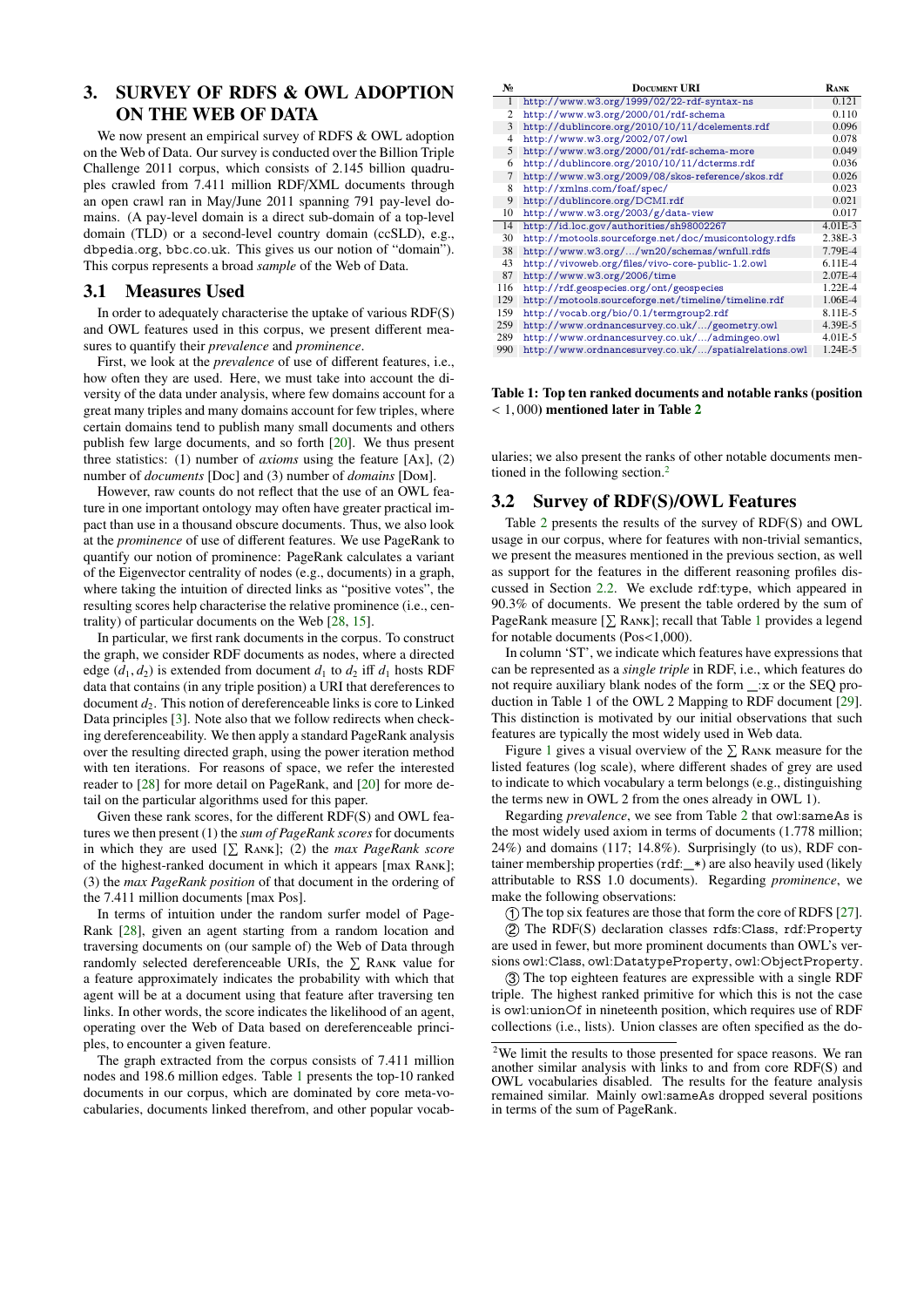| N. | <b>PRIMITIVE</b>                           |                    | $\Sigma$ RANK max RANK | max Pos           | Ax                    | Doc            | <b>D</b> <sub>OM</sub> | Ĕ.<br>RD.                | $\mathbf{L2}$ | <b>RDF</b>                             | DLP                     | ăq                       | 법               | ಕ                        | ΕĻ                | <b>ST</b>               |
|----|--------------------------------------------|--------------------|------------------------|-------------------|-----------------------|----------------|------------------------|--------------------------|---------------|----------------------------------------|-------------------------|--------------------------|-----------------|--------------------------|-------------------|-------------------------|
| 1  | rdf:Property                               | 5.74E-1            | $1.21E-1$              | 1                 | 17,509                | 8.049          | 48                     | $\checkmark$             |               |                                        |                         | $\checkmark$             | $\blacksquare$  |                          |                   | $\checkmark$            |
| 2  | rdfs:range                                 | $4.67E-1$          | $1.21E-1$              | 1                 | 51,540                | 44.492         | 89                     | ✓                        | ✓             | ✓                                      | $\checkmark$            | $\checkmark$             | ✓               | ✓                        | ✓                 | ✓                       |
| 3  | rdfs:domain                                | $4.62E-1$          | $1.21E-1$              | 1                 | 97.288                | 43.247         | 89                     |                          |               | $\checkmark$                           | $\checkmark$            | $\checkmark$             | ✓               | ✓                        | $\checkmark$      | $\checkmark$            |
| 4  | rdfs:subClassOf                            | $4.60E-1$          | $1.21E-1$              | 1                 | 1,164,620             | 115,608        | 109                    |                          |               |                                        |                         |                          |                 |                          |                   | ✓                       |
| 5  | rdfs:Class                                 | 4.45E-1            | $1.21E-1$              | $\mathbf{1}$      | 39,606                | 19,904         | 43                     |                          |               |                                        |                         |                          |                 |                          |                   | $\checkmark$            |
| 6. | rdfs:subPropertyOf                         | $2.35E-1$          | $1.10E-1$              | 2                 | 11.490                | 6.080          | 80                     | $\checkmark$             |               |                                        |                         | ✓                        | ✓               | ✓                        |                   | ✓                       |
| 7  | owl:Class                                  | $1.74E-1$          | 7.80E-2                | $\overline{4}$    | 255,002               | 302,701        | 111                    |                          |               |                                        |                         |                          |                 |                          |                   | $\checkmark$            |
| 8  | owl:ObjectProperty                         | $1.68E-1$          | 7.80E-2                | 4                 | 35,065                | 285.412        | 92                     | ÷,                       |               |                                        |                         |                          |                 | ✓                        | ✓                 | ✓                       |
| 9  | rdfs:Datatype                              | 1.68E-1            | $1.21E-1$              | 1                 | 31                    | 23             | 9                      | $\sqrt{\phantom{a}}$     |               |                                        |                         |                          |                 |                          |                   | $\surd\hspace{0.1cm}^*$ |
| 10 | owl:DatatypeProperty                       | 1.65E-1            | 7.80E-2                | $\overline{4}$    | 23.888                | 234,483        | 82                     | L                        |               | $\checkmark$                           |                         |                          |                 |                          |                   | ✓                       |
| 11 | owl:AnnotationProperty                     | $1.60E-1$          | 7.80E-2                | $\overline{4}$    | 216                   | 172,290        | 55                     |                          |               |                                        |                         |                          | ✓               |                          |                   |                         |
| 12 | owl:FunctionalProperty                     | 9.18E-2            | $2.63E-2$              | 7                 | 3,222                 | 298            | 34                     |                          |               |                                        |                         | ✓                        | ÷,              |                          |                   | ✓                       |
| 13 | owl:equivalentProperty                     | 8.54E-2            | 3.57E-2                | 6                 | 168                   | 141            | 23                     |                          |               | $\checkmark$                           | $\checkmark$            | $\checkmark$             | $\checkmark$    | $\checkmark$             | $\checkmark$      | $\checkmark$            |
| 14 | owl:inverseOf                              | 7.91E-2            | $2.63E-2$              | 7                 | 1.160                 | 366            | 43                     | ÷,                       |               |                                        |                         |                          | ä,              |                          | ✓                 | ✓                       |
| 15 | owl:disjointWith                           | 7.65E-2            | $2.63E-2$              | $\overline{7}$    | 3,266                 | 230            | 27                     | L.                       |               |                                        |                         |                          | ✓               | $\checkmark$             |                   |                         |
| 16 | owl:sameAs                                 | 7.29E-2            | $4.01E-3$              | 14                | 3,450,554             | 1,778,208      | 117                    |                          |               |                                        |                         |                          |                 |                          |                   | ✓                       |
| 17 | owl:equivalentClass                        | 5.24E-2            | $2.32E-2$              | 8                 | 25.827                | 22,291         | 39                     |                          |               | $\checkmark$ $\checkmark$ $\checkmark$ |                         | $\checkmark$             | $\checkmark$    | $\checkmark$             | $\checkmark$      | $\checkmark$            |
| 18 | owl:InverseFunctionalProperty              | 4.79E-2            | 2.32E-2                | 8                 | 75                    | 111            | 24                     |                          |               |                                        |                         |                          |                 |                          |                   | ✓                       |
| 19 | owl:unionOf                                | 3.15E-2            | $2.63E-2$              | $\overline{7}$    | 46.721                | 15.162         | 30                     | $\overline{a}$           |               |                                        | $\sqrt{ }$              | $\overline{\phantom{a}}$ |                 |                          | $\checkmark^*$    |                         |
| 20 | owl:SymmetricProperty                      | 3.13E-2            | $2.63E-2$              | 7                 | 175                   | 120            | 23                     |                          |               |                                        |                         |                          |                 |                          |                   | ✓                       |
| 21 | owl:TransitiveProperty                     | 2.98E-2            | $2.63E-2$              | $\overline{7}$    | 223                   | 150            | 30                     | $\overline{\phantom{a}}$ | $\checkmark$  |                                        | $\checkmark$            | $\checkmark$             | ✓               |                          | $\checkmark$      | $\checkmark$            |
| 22 | owl:someValuesFrom                         | $2.13E-2$          | 1.65E-2                | 10                | 3.854                 | 1.753          | 15                     |                          |               |                                        |                         |                          |                 |                          |                   |                         |
| 23 | rdf: *                                     | 1.42E-2            | 8.11E-5                | 159               | 7,791,545             | 293,022        | 62                     | ✓                        |               |                                        |                         |                          |                 |                          |                   |                         |
| 24 | owl:allValuesFrom                          | 2.98E-3            | 7.79E-4                | 38                | 108,989               | 29,084         | 20                     |                          |               |                                        | $\surd\hspace{0.1cm}^*$ | $\checkmark^*$           |                 | $\frac{1}{2}$            | $\surd\ast$       |                         |
| 25 | owl:minCardinality                         | $2.43E-3$          | $6.11E-4$              | 43                | 395.841               | 33.309         | 19                     |                          |               |                                        |                         |                          |                 |                          |                   |                         |
| 26 | owl:maxCardinality                         | $2.14E-3$          | $6.11E-4$              | 43                | 223,994               | 10,413         | 24                     | ÷,                       |               | $\sim$                                 | $\surd\!\!{}^*$         | $\blacksquare$           |                 | $\sim$                   | $\surd\!\!\!{}^*$ |                         |
| 27 | owl:cardinality                            | 1.75E-3            | 7.79E-4                | 38                | 20,781                | 3.170          | 24                     |                          |               |                                        |                         |                          |                 |                          |                   |                         |
| 28 | owl:oneOf                                  | 4.13E-4            | $2.07E - 4$            | 87                | 736                   | 74             | 11                     | ä,                       |               |                                        | $\checkmark^*$          | $\blacksquare$           | $\surd\!\!{}^*$ | $\frac{1}{2}$            | $\checkmark^*$    |                         |
| 29 | owl:hasValue                               | 3.91E-4            | $2.07E-4$              | 87                | 1,624                 | 55             | 14                     |                          |               |                                        |                         |                          |                 |                          |                   |                         |
| 30 | owl:intersectionOf                         | 3.37E-4            | 1.06E-4                | 129               | 2,324                 | 186            | 13                     |                          |               |                                        |                         |                          |                 |                          |                   |                         |
| 31 | owl:NamedIndividual <sup>(2)</sup>         | 1.63E-4            | 1.22E-4                | 116               | 205                   | 3              | $\overline{2}$         |                          |               |                                        |                         |                          | $\checkmark$    | $\checkmark$             | $\checkmark$      | $\checkmark$            |
| 32 | owl:AllDifferent                           | 1.55E-4            | 1.22E-4                | 116               | 87                    | 21             | 8                      |                          |               |                                        |                         |                          |                 |                          |                   |                         |
| 33 | owl:propertyChainAxiom <sup>(2)</sup>      | 1.23E-4            | $4.01E - 5$            | 289               | 52                    | 14             | 6                      |                          |               |                                        |                         |                          | ✓               | $\overline{\phantom{a}}$ | $\checkmark$      |                         |
| 34 | owl:onDataRange                            | 8.41E-5            | 4.39E-5                | 259               | 89                    | 3              | $\mathbf{1}$           |                          |               |                                        |                         |                          |                 |                          |                   |                         |
| 35 | owl:minQualifiedCardinality <sup>(2)</sup> | 8.40E-5            | 4.39E-5                | 259               | $\overline{7}$        | $\overline{2}$ | 1                      |                          |               |                                        |                         |                          |                 |                          |                   |                         |
| 36 | owl:qualifiedCardinality <sup>(2)</sup>    | 4.02E-5            | 4.01E-5                | 289               | 95                    | $\overline{2}$ | 1                      |                          |               |                                        |                         |                          |                 |                          |                   |                         |
| 37 | owl:AllDisjointClasses <sup>(2)</sup>      | $4.01E - 5$        | $4.01E - 5$            | 289               | 9                     | $\overline{c}$ | $\overline{c}$         |                          |               |                                        |                         |                          | ✓               | $\checkmark$             | $\checkmark$      |                         |
|    | owl:maxQualifiedCardinality <sup>(2)</sup> | 4.01E-5            | $4.01E - 5$            | 289               | $\mathbf{1}$          | 1              | 1                      | ä,                       |               | ÷,                                     | $\frac{1}{2}$           | $\blacksquare$           |                 |                          |                   |                         |
| 38 |                                            |                    |                        |                   | $\mathbf{1}$          | $\overline{2}$ | $\mathbf{1}$           |                          |               |                                        |                         |                          |                 |                          |                   |                         |
| 39 | owl:ReflexiveProperty <sup>(2)</sup>       | 1.30E-5            | 1.24E-5                | 990               | 759                   | 75             | 4                      |                          |               |                                        |                         |                          |                 |                          | $\checkmark^*$    | $\checkmark$            |
| 40 | owl:complementOf                           | 1.96E-6            | $6.28E - 8$            | 549.258           | 691                   | 25             |                        |                          |               |                                        |                         |                          |                 |                          |                   |                         |
| 41 | owl:differentFrom                          | 7.18E-7<br>2.72E-7 | 6.81E-8<br>2.72E-7     | 486,354           | $\overline{2}$        | $\mathbf{1}$   | 7<br>1                 |                          |               |                                        |                         |                          |                 |                          | $\checkmark$      | $\checkmark$            |
| 42 | owl:onDatatype                             |                    |                        | 70,414            |                       |                |                        |                          |               |                                        |                         |                          |                 |                          |                   |                         |
| 43 | owl:disjointUnionOf                        | 6.31E-8            | $4.28E - 8$            | 1,005,307         | $\overline{2}$        | $\overline{2}$ | $\overline{c}$         |                          |               |                                        |                         |                          |                 |                          |                   |                         |
| 44 | $ow$ l:has $Key(2)$                        | 3.67E-8            | $3.67E-8$              | 1.336.720         | 1                     | 1              | 1                      |                          |               |                                        |                         |                          |                 |                          |                   |                         |
| 45 | owl:propertyDisjointWith <sup>(2)</sup>    | 2.43E-8            |                        | 2.43E-8 3,911,874 | $\overline{4}$<br>(2) | $\mathbf{1}$   | $\mathbf{1}$           |                          |               |                                        |                         |                          |                 | $\checkmark$             | $\checkmark$      | $\checkmark$            |

Nor Usen: rdfs:ContainerMembershipProperty. owl:AllDisjointProperties<sup>(2)</sup>, owl:Annotation<sup>(2)</sup>, owl:AsymmetricProperty owl:Axiom<sup>(2)</sup>, owl:IrreflexiveProperty<sup>(2)</sup>, owl:NegativePropertyAssertion<sup>(2)</sup>, owl:datatypeComplementOf<sup>(2)</sup>, owl:hasSelf<sup>(2)</sup>

#### <span id="page-3-0"></span>Table 2: Survey of RDFS/OWL primitives used on the Web of Data and support in different tractable profiles where \* denotes that the semantics is not fully axiomatised by the OWL RL/RDF rules or that usage of the term is restricted under OWL Direct Semantics

main or range of a given property: the most prominent such example is the SKOS vocabulary (the seventh highest ranked document) which specifies the range of the skos: member property as the union of skos: Concept and skos: Container as in  $(1)$  above.

(4) Of the features new to OWL 2, the most prominently used is owl:NamedIndividual in thirty-first position. Our crawl was conducted nineteen months after OWL 2 became a W3C Recommendation (Oct. 2009); by means of a quick scan of the max Pos column of Table 2, we note that new OWL 2 features have had little penetration in prominent Web vocabularies during that interim. Further, several OWL 2 features were not used at all in our corpus.

(5) owl:complementOf and owl:differentFrom are the least prominently used original OWL features.

In terms of profile support, we observe that RDFS has good catchment for a few of the most prominent features, but otherwise has poor coverage. Aside from syntactic/declaration features, from the top-20 features (which cover 98% of the total cumulative rank), L2 misses functional properties<sub>(pos=12)</sub>, disjoint classes<sub>(15)</sub>, inversefunctional properties $_{(18)}$  and union classes $_{(19)}$ . RDFS-Plus omits support for disjoint<sub>(15)</sub> and union classes<sub>(19)</sub>. DLP – as defined by Volz  $[36, 8A]$  – has coverage of all such features, but does not support inverse-functional<sub>(18)</sub> datatype properties.  $pD^*$  does not support disjoint<sub>(15)</sub> or union classes<sub>(19)</sub>.

 $\pm$ 

Regarding the OWL profiles. OWL EL and OWL OL both omit support for important top-20 features. Neither include functional<sub>(12)</sub> or inverse-functional properties $_{(18)}$ , or union classes $_{(19)}$ . OWL EL further omits support for inverse<sub>(14)</sub> and symmetric properties<sub>(20)</sub>. OWL QL does not support the prevalent same-as<sub>(16)</sub> feature. Conversely, OWL RL has much better coverage, albeit having only partial support for union classes $_{(19)}$ .

Summing up, we acknowledge that such a survey cannot give a universal or definitive indication of the most important OWL features for Linked Data. First, we only survey a limited sample of the Web of Data. Second, the future may (or may not) see radical changes in how OWL is used on the Web; e.g., OWL 2 terms may soon enjoy more adoption. Still, Table 2 offers insights into the extant trends of adoption and later informs the design of a new OWL profile tailored for the current Web of Data.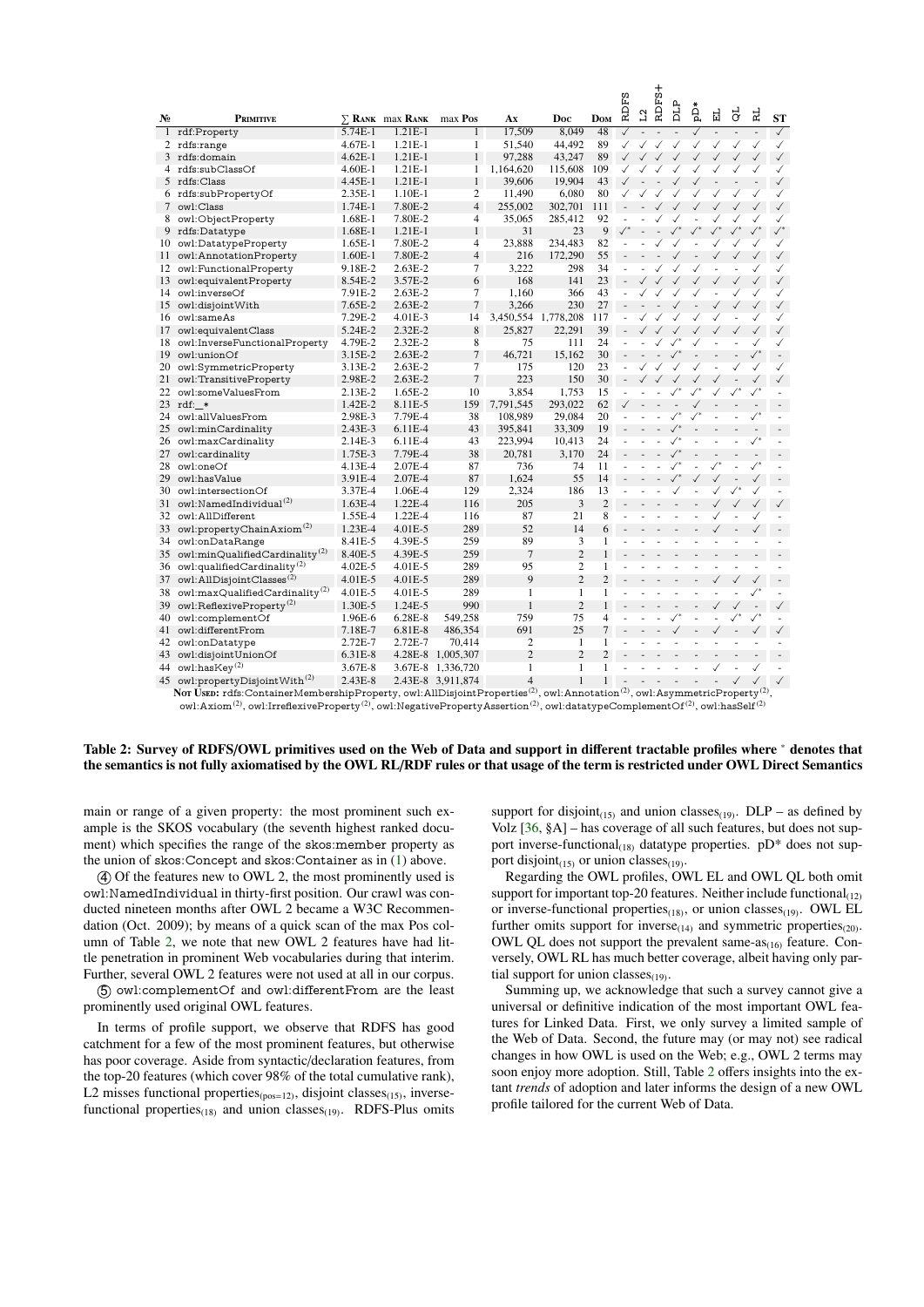

<span id="page-4-0"></span>Figure 1: The sum of PageRank for each of the listed features from Table [2](#page-3-0) shown in logarithmic scale on the vertical axis

#### 3.3 Survey of Datatype Use

We now look at the use of datatypes on the Web of Data.

Aside from plain literals, the RDF semantics defines a single datatype supported under RDF-entailment: rdf:XMLLiteral [\[17\]](#page-8-7). However, the RDF semantics also defines D-entailment, which provides interpretations over a datatype map that gives a mapping from lexical datatype strings into a value space. The datatype map may also impose disjointness constraints within its value space. These interpretations allow for determining which lexical strings are valid for a datatype, which different lexical strings refer to the same value and which to different values, and which sets of datatype values are disjoint from each other. An XSD-datatype map is then defined that extends the set of supported datatypes into those defined for XML Schema (1.0), including types for boolean, numeric, temporal, string and other forms of literals. Datatypes that are deemed to be ambiguously defined (viz. xsd:duration) or specific to XML (e.g., xsd:QName), etc. are omitted.

The original OWL specification recommends use of a similar set of datatypes to that for D-entailment, where compliant reasoners are required to support xsd:string and xsd:integer. Furthermore, OWL allows for defining enumerated datatypes.

With the standardisation of OWL 2 came two new datatypes, namely owl:real and owl:rational, along with novel support for xsd:dateTimeStamp. However, XSD datatypes relating to date, time and Gregorian calendar values are not supported. OWL 2 also introduced mechanisms for defining new datatypes by restricting facets of legacy datatypes; however, from Table [2](#page-3-0) we note that owl:onDatatype (used for facet restrictions) has only very few occurrences in our corpus.

Implementing the entire range of RDF, XSD and OWL datatypes can be costly [\[10\]](#page-8-26), with custom code (or an external library) required to support each one. Thus, it is interesting to see which datatypes are most commonly used on the Web of Data.

In our corpus, we found 278 different datatype URIs assigned to literals. Of these, 158 came from the DBpedia exporter which models SI units, currencies, etc., as datatypes. Using analogous measures as before, Table [3](#page-4-1) lists the top *standard* RDF(S), OWL and XSD datatypes as used to type literals in our corpus. We omit max-rank statistics for brevity, and omit plain literals which were used in 6.609 million documents (89%). D indicates the datatypes

| No             | <b>PRIMITIVE</b>            | $\Sigma$ RANK | LIT       | Doc            | <b>Dom</b>     | D              | O <sub>2</sub> |
|----------------|-----------------------------|---------------|-----------|----------------|----------------|----------------|----------------|
| 1              | xsd:dateTime                | $4.18E - 2$   | 2,919,518 | 1,092,048      | 68             | $\checkmark$   | $\checkmark$   |
| $\overline{c}$ | xsd:boolean                 | 2.37E-2       | 75,215    | 41.680         | 22             | $\checkmark$   | ✓              |
| 3              | xsd:integer                 | 1.97E-2       | 1,015,235 | 716,904        | 41             | $\checkmark$   | $\checkmark$   |
| 4              | xsd:string                  | 1.90E-2       | 1,629,224 | 475,397        | 76             | $\checkmark$   | ✓              |
| 5              | xsd:date                    | 1.82E-2       | 965.647   | 550,257        | 39             | $\checkmark$   |                |
| 6              | xsd:long                    | 1.63E-2       | 1,143,351 | 357,723        | 6              | ✓              | ✓              |
| 7              | xsd:anyURI                  | $1.61E-2$     | 1,407,283 | 339.731        | 16             | $\checkmark$   | $\checkmark$   |
| 8              | xsd:int                     | 1.52E-2       | 2,061,837 | 400,448        | 31             | ✓              | ✓              |
| 9              | xsd:float                   | 9.09E-3       | 671,613   | 341,156        | 21             | $\checkmark$   | $\checkmark$   |
| 10             | xsd:gYear                   | $4.63E - 3$   | 212,887   | 159,510        | 12             | ✓              |                |
| 11             | xsd:nonNegativeInteger      | 3.35E-3       | 9,230     | 10,926         | 26             | $\checkmark$   | $\checkmark$   |
| 12             | xsd:double                  | 2.00E-3       | 137,908   | 68.682         | 31             | ✓              | ✓              |
| 13             | xsd:decimal                 | $1.11E-3$     | 43,747    | 13,179         | 9              | $\checkmark$   | ✓              |
| 14             | xsd:duration                | 6.99E-4       | 28.541    | 28,299         | $\overline{4}$ |                |                |
| 15             | xsd:gMonthDay               | 5.98E-4       | 34,492    | 20,886         | 3              | $\checkmark$   | ÷,             |
| 16             | xsd:short                   | 5.71E-4       | 18,064    | 11,643         | $\overline{2}$ | ✓              | ✓              |
| 17             | rdf:XMLLiteral              | 4.97E-4       | 1.580     | 791            | 11             | $\checkmark$   | $\checkmark$   |
| 18             | xsd:gMonth                  | 2.50E-4       | 2,250     | 1.132          | 3              | ✓              |                |
| 19             | rdf:PlainLiteral            | 1.34E-4       | 109       | 19             | $\overline{2}$ | $\overline{a}$ | $\checkmark$   |
| 20             | xsd:gYearMonth              | 8.49E-5       | 6,763     | 3.080          | 5              | ✓              |                |
| 21             | xsd:positiveInteger         | 5.11E-5       | 1.423     | 1,890          | $\overline{2}$ | $\checkmark$   | $\checkmark$   |
| 22             | xsd:gDay                    | 4.26E-5       | 2.234     | 1,117          | 1              | ✓              | ÷,             |
| 23             | xsd:token                   | 3.56E-5       | 2,900     | 1,450          | 1              | $\checkmark$   | $\checkmark$   |
| 24             | xsd:unsignedByte            | 2.62E-7       | 66        | 11             | 1              | ✓              | ✓              |
| 25             | xsd:byte                    | 2.60E-7       | 58        | 11             | 1              | $\checkmark$   | $\checkmark$   |
| 26             | xsd:time                    | 8.88E-8       | 23        | $\overline{4}$ | 3              | ✓              |                |
| 27             | xsd:unsignedLong            | 6.71E-8       | 6         | $\mathbf{1}$   | $\mathbf{1}$   | $\checkmark$   | $\checkmark$   |
|                | other xsd/owl dts. not used |               |           |                |                |                |                |

<span id="page-4-1"></span>Table 3: Survey of (std.) datatypes used on the Web of Data

supported by D-entailment with the recommended XSD datatype map. O2 indicates the datatypes supported by OWL 2.

We observe from the table that the top four standard datatypes are supported by both the traditional XSD datatype map and in OWL 2. However, OWL 2 does not support  $xsd:date_{(5)}$  which is prominently featured in our corpus, and does not support Gregorian datatypes $_{(10,15,18,20,22)}$  nor xsd:time<sub>(26)</sub>. Despite not being supported by any standard entailment regime,  $xsd:duration_{(14)}$  was used in 28 thousand documents across four different domains.

Conversely, various standard datatypes are not used at all in the data; e.g., xsd:dateTimeStamp, the "new" OWL datatypes, binary datatypes and various normalised-string/token datatypes.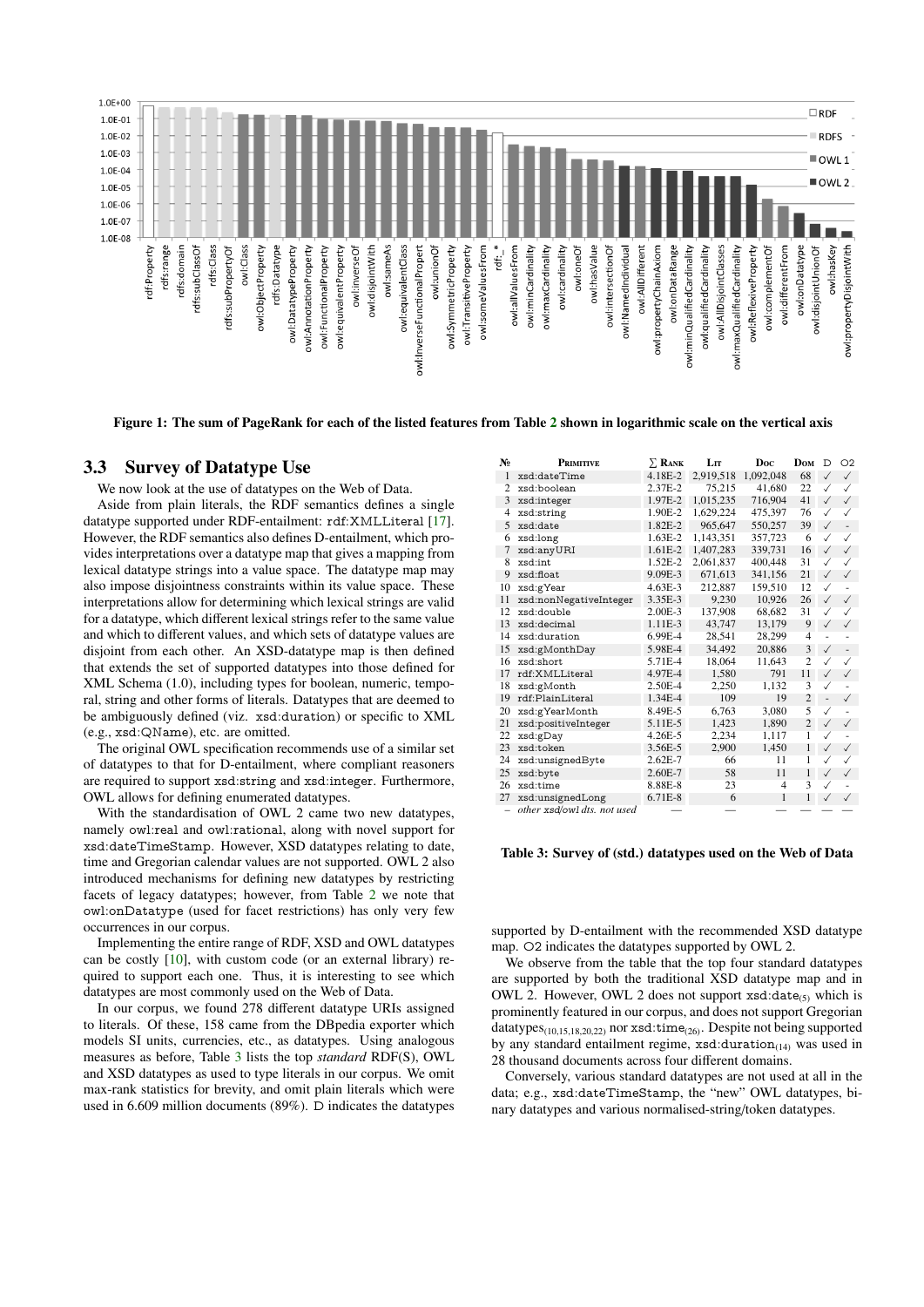## <span id="page-5-0"></span>4. AVAILABLE TOOL SUPPORT

Apart from understanding which OWL features are used in documents on the Web, it is also crucial to understand what tool support is available. We therefore now survey the availability of software that provides the necessary technical infrastructure for building complex applications, i.e., databases, reasoners and libraries.

As a baseline requirement, tools need to be able to read OWL documents and parse out axioms. Conformance with the OWL standard actually requires support for the RDF/XML serialisation as an input format [\[33\]](#page-8-17). Parsing OWL axioms from RDF triples is not an easy task, and requires processing joins since axioms can be composed of several RDF triples [\[29\]](#page-8-24). In addition, OWL axioms – such as owl:unionOf or owl:intersectionOf – may use arbitrary-length RDF lists, which require particular attention to validate and parse. Other features, such as type declarations and ontology imports, further complicate matters. Consequently, there are few compliant, stand-alone libraries for parsing OWL (relative to libraries for RDF). Aside from parsing, querying OWL axioms using the SPARQL standard is also non-trivial, especially considering axioms using arbitrary-length lists.[3](#page-5-2)

Thus even before any actual reasoning takes place, multi-triple OWL axioms are inconvenient to serialise, publish, parse and query using standard RDF tools. Conversely, OWL axioms that are represented in a single RDF triple do not require the detection of complex triple patterns and can easily be processed in a triple-at-a-time manner with the RDF libraries and parsers that are available for many programming languages. The question of whether a feature can be expressed in a single triple or not may thus already have significant consequences for the practical cost of supporting it.

Databases are another important class of tools for building RDF applications and numerous commercial and non-commercial systems are available today. Many of these systems evaluate OWL features to improve query answering services. Table [4](#page-6-1) provides an overview of such systems. We only include tools that have native support for at least rdfs:subClassOf and rdfs:subPropertyOf reasoning (excluding, e.g., 5store), are developed for production use (excluding prototypes such as YARS2 [\[16\]](#page-8-27) and QueryPie [\[35\]](#page-8-28)) and that are meant to be used with large amounts of instance data (excluding OWL EL tools such as ELK [\[21\]](#page-8-29)). The table lists the most frequently implemented features explicitly and describes *profile* support in a separate column. We additionally mention the main inference strategy and the source of our information.[4](#page-5-3)

A number of tools support the (near-)complete OWL RL profile. Jena with the "OWL mini" ruleset has an incomplete implementation of OWL (1) DL features that can be viewed as an approximation of OWL RL. PelletDb and QuOnto are reasoning layers on top of a database with support for OWL DL and OWL QL, respectively. DLEJena uses Pellet to perform TBox (schema) reasoning, where the resulting entailments and the OWL RL/RDF rules are used to generate a set of ABox (instance) rules, which are then executed using Jena's RETE engine.

Contrasting with these fairly powerful implementations, we find a number of tools that support only a few selected semantic features, including some that only support a fragment of RDFS.

The reasoning algorithms that have been used are also important in practice. Forward chaining (materialisation) often incurs significant penalties for data updates, although there are approaches

to alleviate this, e.g., AllegroGraph advertises "dynamic materialisation" as a compromise. Backward chaining, in contrast, affects query answering performance but allows for easier updates. In the case of OWL QL (and RDFS), backward chaining can be performed using a form of query rewriting that depends only on schema information, and thus is likely to scale well. The tableau approach of PelletDb, on the other hand, is more demanding when used at query time but can support all features of OWL DL.

Summarising, among the listed systems, three systems work with the Direct Semantics of OWL (PelletDb, DLEJena and QuOnto), whereas the other systems are rule-based and work directly with RDF triples, usually via forward chaining. Thus, we conclude that an implementation via rules and compatibility also with the RDF-Based Semantics is an important criteria for comprehensive tool support. Surprisingly, only two thirds of the tools support owl:sameAs, which is one of the most popular features according to our survey. A possible explanation is that owl:sameAs blows up the size of the materialisation when using forward-chaining, so for an efficient support special optimisations are required, as, e.g., implemented in OWLIM or Oracle 11g [\[22\]](#page-8-30). Although, four systems (nearly) support OWL RL, the complexity of a fully compliant and efficient implementation is still considered high [\[22\]](#page-8-30).

Regarding datatypes, many triple stores use internal canonicalisation of typed literals, but full datatype reasoning is only sparsely supported or documented; some tools such as OWLIM explicitly do not support datatype rules of OWL RL. Datatype support in several tools is, for example, surveyed by Emmons et al. [\[10\]](#page-8-26).

### <span id="page-5-1"></span>5. DEFINING THE OWL LD PROFILE

In this section, we build upon our previous observations to suggest a simple OWL profile that is adequate for the current needs of the Web. In the previous sections, we have identified a number of key issues for OWL adoption on the Web:

- 1. *Adequacy*: features that are widely used on the Web should be included.
- 2. *Implementability*: features that are more challenging to process and reason with should be avoided.
- 3. *Robustness*: noisy and unreliable data should not prevent the use of ontological data in reasoning.

Comparing this to the design guidelines of RDFS-Plus [\[1\]](#page-8-13), we can see that adequacy relates to "practicality" while implementability subsumes to "computational feasibility." We do not consider "pedagogism" as a design goal since we did not assess how intuitive features are. In contrast, the work presented in Section [3](#page-2-0) and [4](#page-5-0) provides us with a much better understanding for assessing implementability and adequacy. Robustness has not been considered as a design goal for RDFS-Plus while we find it to be of great importance for making sense of Web data.

Each of the above requirements leads to a number of concrete aspects. Adequacy has been discussed in Section [3](#page-2-0) based on a sample of published ontologies. Looking at Table [2,](#page-3-0) we can see that many of the most frequently used features are of a simple structure. In fact, owl:unionOf is the highest ranked feature that is not expressed by a single triple in RDF serialisations of OWL.

Implementability was discussed in Section [4.](#page-5-0) We observed that parsing, processing and querying OWL axioms in the RDF-based syntaxes (RDF/XML, N-Triples or Turtle) using widely available RDF-based tools is easier when all axioms can be mapped to a single triple in the RDF data-model. Moreover, inferencing is more difficult for some features than for others, even in rule-based approaches used commonly for OWL RL, e.g., support for list-based (multi-triple) expressions that can be of arbitrary length [\[4\]](#page-8-31).

<span id="page-5-2"></span><sup>&</sup>lt;sup>3</sup>Property paths in SPARQL 1.1 make the task somewhat easier, but checking that lists are well-formed is still challenging.

<span id="page-5-3"></span><sup>4</sup>We note that it is difficult to verify whether the tools indeed hold what they claim, e.g., in practice one might find that the support is not as complete as advertised. Nevertheless, we take each system's description as an indication of available support.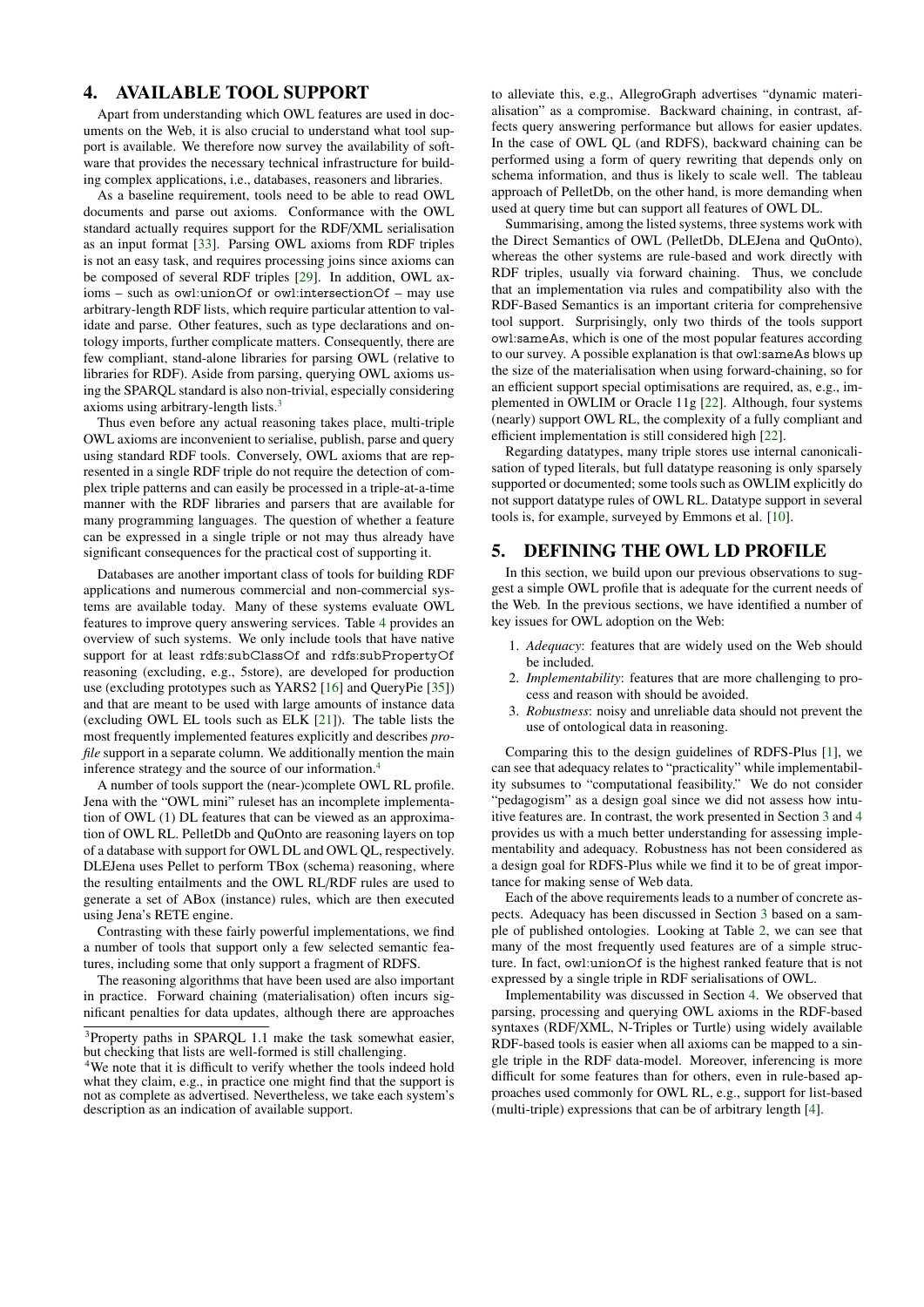|                         | sC | sP | ran | dom | sA                       | tra       | sym            | inv | iFP       | <b>PROFILE</b>                      | <b>ALGORITHM</b>  | SOURCE                                         |
|-------------------------|----|----|-----|-----|--------------------------|-----------|----------------|-----|-----------|-------------------------------------|-------------------|------------------------------------------------|
| PelletDb                |    |    |     |     |                          |           |                |     |           | OWL DL                              | tableau           | http://clarkparsia.com/pelletdb/               |
| DLE, Jena               |    |    |     |     |                          |           |                |     |           | OWL RL<br>tableau, forward chaining |                   | [24], http://lpis.csd.auth.gr/systems/DLEJena/ |
| <b>OWLIM</b>            |    |    |     |     |                          |           |                |     | $\sqrt{}$ | $\sim$ OWL RL                       | forward chaining  | [4], http://www.ontotext.com/owlim             |
| Oracle 11g              |    |    |     |     |                          |           |                |     | $\sqrt{}$ | OWL RL                              | forward chaining  | [22], http://tinyurl.com/oracle-sw             |
| Jena OWL mini           |    |    |     |     |                          |           |                |     |           | $\sim$ OWL RL                       | forward chaining  | http://openjena.org/inference/                 |
| Virtuoso                |    |    |     |     |                          |           |                |     |           |                                     | backward chaining | http://virtuoso.openlinksw.com/rdf-quad-store/ |
| AllegroGraph            |    |    |     |     |                          | $\sqrt{}$ | $\overline{a}$ |     | $\sim$    |                                     | forward chaining  | http://tinyurl.com/agraph-doc                  |
| <b>OuOnto</b>           |    |    |     |     |                          |           |                |     |           | OWL OL                              | query rewriting   | http://www.dis.uniroma1.it/quonto/             |
| <b>Jena RDFS</b>        |    |    |     |     | $\overline{\phantom{a}}$ |           |                |     |           |                                     | forward chaining  | http://openjena.org/inference/                 |
| <b>Sesame RDFS Sail</b> |    |    |     |     |                          |           |                |     |           |                                     | forward chaining  | http://www.openrdf.org/                        |
| 4store with 4rs         |    |    |     |     | $\overline{\phantom{a}}$ |           |                |     |           |                                     | query rewriting   | http://4sreasoner.ecs.soton.ac.uk/             |

<span id="page-6-1"></span>Table 4: RDF database systems with reasoning support (sC: rdfs:subClassOf; sP: rdfs:subPropertyOf; ran: rdfs:range; dom: rdfs:domain; sA: owl:sameAs; tra: owl:TransitiveProperty; sym: owl:SymmetricProperty; inv: owl:inverseOf; iFP: owl:InverseFunctionalProperty)

Robustness requires a high tolerance against syntactic errors. The RDF-Based Semantics has this feature and can always be applied, hence no special language design is needed. However, it is also desirable to be able to apply the Direct Semantics to a fragment as it yields stronger completeness guarantees for reasoning. Even if RDF-Based entailments are desired, the completeness of DS reasoning methods can be used to obtain similar guarantees for RS [6, Theorem PR1]. This kind of robustness can be accomplished by reducing the use of features for which OWL DL imposes additional requirements, in particular cardinalities and property chains.

Another aspect of robustness is tolerance to inconsistencies. This feature is generally available in OWL profiles that are not able to express truly disjunctive information. Due to this, all inconsistencies are directly related to an individual or literal upon which conflicting requirements are imposed (including the special case of ill-typed literal values). Hence, it is easy to ignore (all elements involved in) inconsistencies and to continue reasoning on the remaining consistent ontology to derive meaningful conclusions. Any OWL profile (or subset thereof) has this feature.

From these observations, we derive that it is a reasonable design guideline for an OWL profile to restrict to OWL axioms that are in OWL RL and at the same time are expressed as single RDF triples. This directly addresses implementability based on the above observations together with the fact that OWL RL is now widely implemented (cf. Table 4). Adequacy is addressed since the most important features identified above are both in RL and expressed in single triples. Note that the coverage of additional, rarely used features like reflexive properties is not a concern from the viewpoint of adequacy (which asks for coverage, not for exclusivity) and is not difficult to implement in the restricted fragment either.

Robustness for interpretation in DS (i.e., as a subset of OWL DL) is eased by the omission of property chains and (most) cardinalities (note that functionality remains). Single-triple axioms are also less prone to syntactic errors when represented in RDF. However, other restrictions of OWL DL regarding the need for declarations, the non-existence of inverse functional data properties, and the restrictions on blank nodes are still relevant. We suggest to develop canonical (and thus predictable) repair strategies for addressing these issues – specifying this is left to future work. Importantly, robustness suggests that, similarly to OWL RL, arbitrary RDF graphs should be allowed when using RS for reasoning. To reconcile these issues, we first define a syntactic OWL LD profile as a subset of OWL RL (which in turn imposes the syntactic restrictions of OWL DL) and we then suggest an RS-based extension of this profile for reasoning with arbitrary OWL Full ontologies.

Crucially, if an ontology uses features (such as owl:unionOf) that do not fall under the remit of OWL LD, an RS-based reasoner can still apply entailment over the remainder of supported features. OWL LD is not intended to restrict vocabulary publishers in what features they use (unless, of course, they are interested in the benefits of DS-based reasoning). Instead, the terse OWL LD profile enables developers and researchers to *focus* directly on the intersection of features that are (i) the most prominently used in Linked Data, (ii) the most robust, and (iii) the easiest to implement.

Formally, we define OWL LD by restricting the OWL RL grammar [6]. Roughly speaking, we remove all definitions and mentions of productions listed as follows:

#### Datatype entailment:

DataRange, DataIntersectionOf, DatatypeDefinition Boolean connectives & enums.:

\*OneOf, \*IntersectionOf, \*UnionOf, \*ComplementOf Restriction classes

\*ValuesFrom, \*HasValue, zeroOrOne, \*Cardinality

#### Chains & keys:

propertyExpressionChain, HasKey

Negative property assertions:

sourceIndividual, target\*, Negative\*PropertyAssertion

We further restrict the productions for DifferentIndividuals and Disjoint\* to not use the list-based syntaxes. The full grammar can be found online [12]. All additional structural restrictions of OWL DL are inherited from OWL RL. Note that all RL datatypes are supported as well, though implementers may use our study in Section 3 to select most relevant datatypes to support (the OWL specification generally allows conforming tools to answer entailment questions with Unknown if a used feature is not supported).

Comparing OWL LD with earlier approaches, it is interesting to note that it can be viewed as a natural extension of languages like L2, RDFS-Plus, RDFS 3.0 as discussed in Section 2 and 3. In particular, RDFS 3.0 is already close to OWL LD which mainly adds further OWL 2 constructs from OWL RL while only omitting owl:AllDifferent as the list-based variant of owl:differentFrom. This adds to our confidence that OWL LD is a natural OWL profile that can be motivated from a number of perspectives.

#### <span id="page-6-0"></span>**REASONING IN OWL LD** 6.

OWL LD falls into a syntactic subset of OWL DL and can be processed by tools that implement DS entailment checking. On the other hand, we can also restrict the OWL RL/RDF rules to obtain a terse set of inference rules that yields sound but possibly incomplete entailment under RS; the full set is found in Table 5 at the end of the paper. These rules are applicable to any RDF graph allowing us to robustly draw sound conclusions from Web data.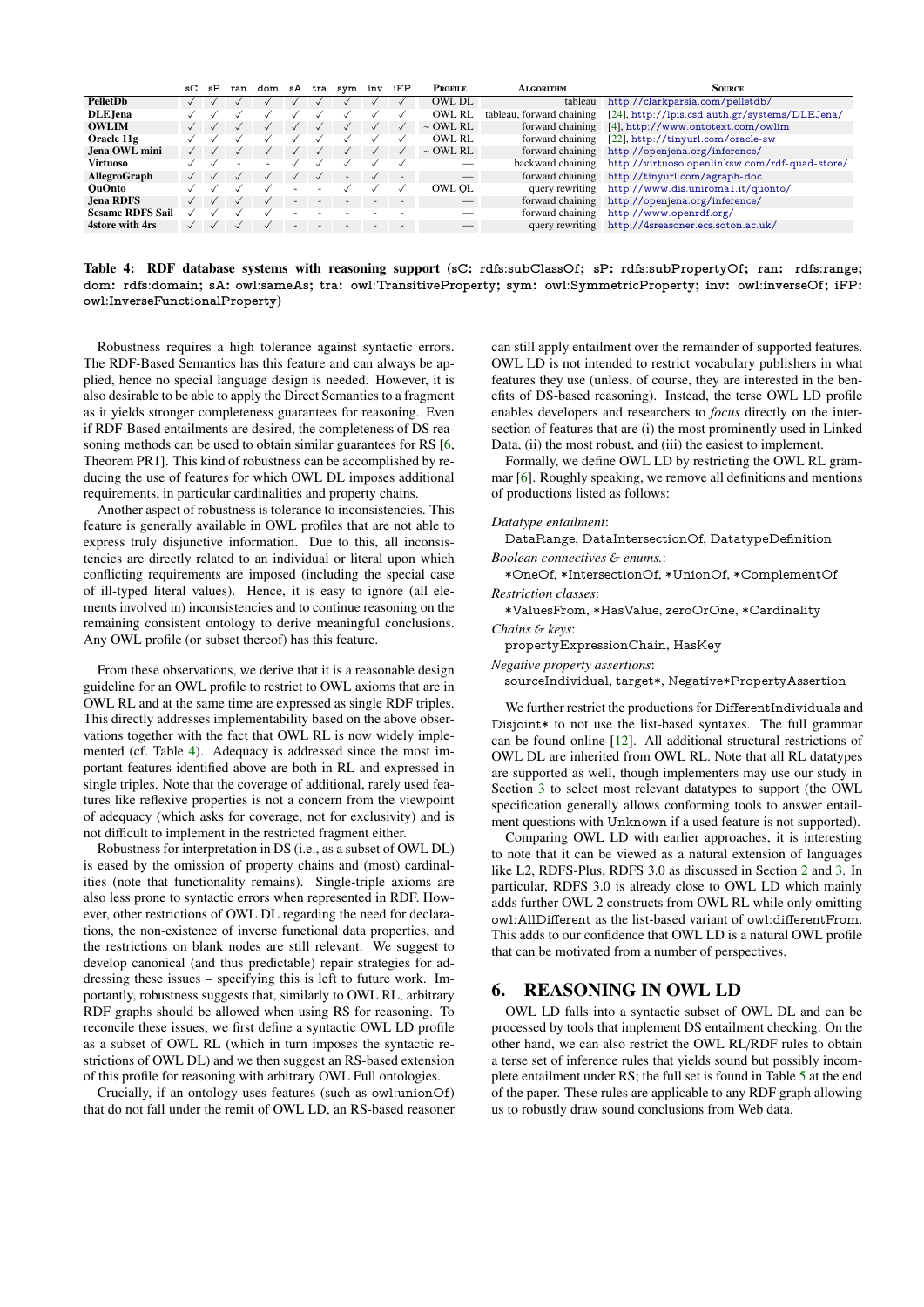The OWL LD ruleset comprises of rules of the form:

$$
B_1 \wedge \ldots \wedge B_n \to H \, (0 \leq n \leq 3)
$$

where *H* is called the *head* and  $B_1 \wedge \ldots \wedge B_n$  is the *body*. A rule with an empty body (e.g., the rule cls-thing) is simply a fact. Multiple an empty body (e.g., the rule cls-thing) is simply a fact. Multiple atoms in rule heads (e.g., eq-ref) denote conjunctions that could also be expressed using multiple rules with the same body. The datatype rules are somewhat exceptional, however, and require custom logic outside of a standard rule-engine. Moreover, some rules use false in the head to express that an inconsistency is to be derived. An inconsistency-tolerant system could already be realised by simply not taking these conclusions into account for query answering.

Unlike OWL RL/RDF which encodes arbitrary-length lists in the bodies of some of its rules, the bodies of OWL LD rules comprise solely of a fixed set of (a maximum of three) ternary RDF atoms of the form  $T(s, p, o)$  where  $s, p, o \in \mathbb{C} \cup \mathbb{V}$ . These restrictions simplify the use of the OWL LD rules in a variety of tools. Excluding datatype support, since the rules can only derive triples that are built from the set *C* of RDF constants that originally occur in the ontology and ruleset, the number of entailments is bounded by  $|C|^3$ . This bound is tight, e.g., the rules entail all possible triples from the RDF graph owl:sameAs owl:sameAs a ; rdfs:domain owl:Thing . Optimisations for rule-based systems as explored in many works can be applied to implement the OWL LD inferencing efficiently. Systems can efficiently support datatypes by, e.g., only checking entailments as needed, or using canonicalisation techniques, etc.

We are now left to describe the relationship between DS and RS for the OWL LD profile.

Theorem 1. *Let R contain the OWL LD entailment rules (Table* [5\)](#page-9-0) and let  $O_1$  *and*  $O_2$  *be OWL 2 ontologies that satisfy the OWL LD grammar and the following properties:*

- *1. neither O*<sup>1</sup> *nor O*<sup>2</sup> *contains an IRI that is used for more than one type of entity (i.e., no IRI is used both as, say, a class and an individual);*
- *2. O*<sup>1</sup> *does not contain* SubAnnotationPropertyOf*,* AnnotationPropertyDomain *or* AnnotationPropertyRange*;*
- *3. each axiom in O*<sup>2</sup> *is an assertion of the form as specified below, for a*, *<sup>a</sup>*1*, and a*<sup>2</sup> *named individuals:*
	- *(a)* ClassAssertion(C a) *where* C *is a class,*
	- *(b)* ObjectPropertyAssertion(OP  $a_1$   $a_2$ ) where OP is *an object property,*
	- *(c)* DataPropertyAssertion(DP  $a_1$   $a_2$ ) where DP is a *data property, or*
	- *(d)* SameIndividual( $a_1$   $a_2$ ).

*Furthermore, let RDF*( $O_1$ ) *and RDF*( $O_2$ ) *be translations of*  $O_1$  *and O*2*, respectively, into RDF graphs [\[29\]](#page-8-24); and let FO*(*RDF*(*O*1)) *and*  $FO(RDF(O_2))$  *be the translation of these graphs into first-order theories in which triples are represented using the T predicate. Then, O*<sup>1</sup> *entails O*<sup>2</sup> *under the OWL 2 Direct Semantics [\[25\]](#page-8-16) i*ff *FO*( $RDF(O_1)$ ) ∪ *R* entails  $FO(RDF(O_2))$  *under the standard firstorder semantics.*

The proof of the Correspondence Theorem below follows immediately from the according theorem for OWL RL [\[6,](#page-8-3) Theorem PR1] together with the fact that OWL LD is a restriction of OWL RL. Like in the case of OWL RL, this result applies only to checking the entailment of basic facts, not of OWL axioms in general.

#### <span id="page-7-0"></span>7. RELATED WORK

Here we discuss related studies on the use of the RDFS and OWL on the Web (related OWL profiles have been covered in Section [2\)](#page-1-2).

One of the earliest comprehensive empirical studies of RDF Web data was presented by Ding et al. in 2005 [\[8\]](#page-8-34). They report about the prevalence of vocabulary terms in over 1.5 million RDF/XML Web documents, where the bulk of data was described using the Friend of a Friend (FOAF) and Dublin Core (DC) ontologies. The work focuses on characterising the structure and distributions of the raw data rather than issues relating to semantics or to RDFS and OWL.

Various works look at the syntactic profiles of OWL ontologies on the Web [\[2,](#page-8-4) [37,](#page-8-5) [7\]](#page-8-6). Bechhofer and Volz identify and categorise OWL DL restrictions violated by a sample group of 201 OWL ontologies (all of which were found to be in OWL Full); these include incorrect or missing typing of classes and properties, complex object properties (e.g., functional properties) declared to be transitive, inverse-functional datatype properties, and so forth [\[2\]](#page-8-4). In a later survey, Wang et al. study over 1,276 ontologies, where 924 (72.4%) were identified as being in OWL Full, although they proposed that 863 could be patched (93.4%) [\[37\]](#page-8-5). In a similar study, d'Aquin et al. found that while 81% of 22,200 RDF Web documents surveyed fell into OWL Full, from the features used, 95% would fall under the expressivity of the lightweight AL(*D*) Description Logic [\[7\]](#page-8-6). To summarise, these studies show that restrictions laid out in the OWL standard (specifically for the OWL Lite and OWL DL dialects) are not well-followed by Web ontologies, but that such ontologies are typically relatively inexpressive. These works re-enforce the need for our RS-based extension of OWL LD.

More recent papers focus on analysing owl:sameAs adoption on the Web of Data [\[9,](#page-8-35) [14\]](#page-8-36). Ding et al. provide a quantitative analysis of the owl:sameAs graph extracted from the BTC-2010 dataset (the ancestor of our corpus) [\[9\]](#page-8-35), summarising the use of owl:sameAs to link between different publishers of Linked Data. In a similar vein, Halpin et al. [\[14\]](#page-8-36) focus on the incorrect use of owl:sameAs; they employ four human judges to manually inspect 500 such links sampled from Web data, where their results suggest that owl:sameAs is often used imprecisely, although disagreement between the judges indicates that the quality of specific owl:sameAs links can be subjective. Such surveys indicate that reasoners must proceed cautiously when operating over Web data.

#### <span id="page-7-1"></span>8. CONCLUSION

We have presented a comprehensive analysis of the current use of OWL on the Web based on a large sample of RDF/XML documents. We confirmed that OWL has indeed "arrived" on the Web of Data, albeit to varying degrees for different features.

Following Linked Data principles, we used a PageRank algorithm to assess the importance of individual documents, OWL features, and datatypes. Our results show that single-triple expressible OWL RL axioms are most prominent on the Web. A survey of tools confirms that these features tend to receive better support.

Based on these observations, we defined the OWL LD profile as a sub-language of OWL RL and provided a rule-based reasoning calculus for it. Though motivated by a new analysis of the current Web of Data, OWL LD also aligns closely with the earlier proposals of RDFS-Plus and L2, indicating that it is a natural profile that can be motivated from various perspectives. We argue that this is due to the syntactic restriction of OWL features to those that can be expressed using single RDF triples, which reveals exactly the cases where OWL expressions are fully aligned with, and most intuitively expressed in, the RDF data model. We argue that this bears crucial advantages regarding not only tool support, but also usability. We therefore believe that, even if OWL as a whole might never arrive on the Web of Data, the OWL LD profile is a natural fit for modelling Linked Data vocabularies. In fact, as we have shown, OWL LD is already widely used.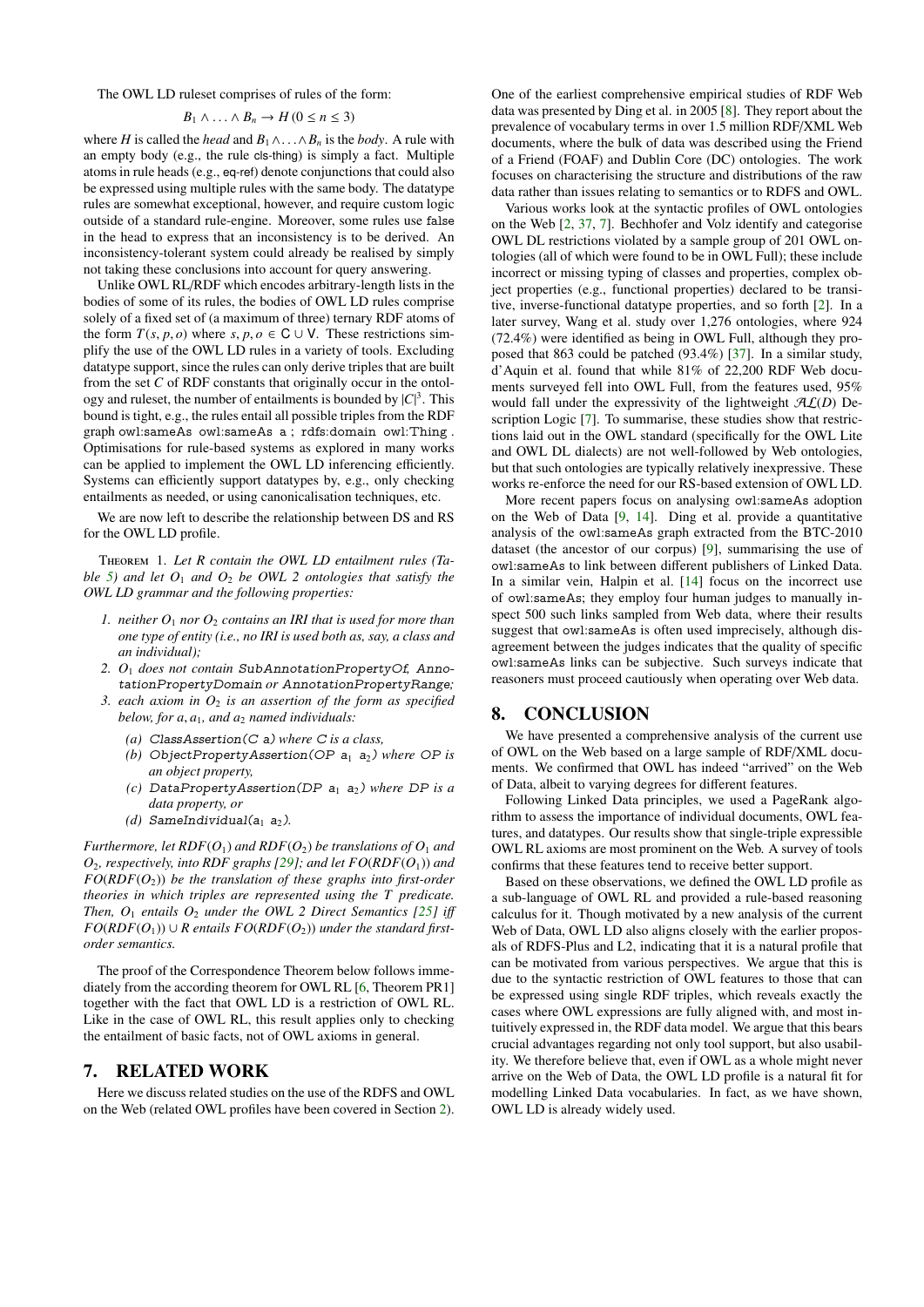## 9. REFERENCES

- <span id="page-8-13"></span>[1] D. Allemang and J. A. Hendler. *Semantic Web for the Working Ontologist: E*ff*ective Modeling in RDFS and OWL*. Morgan Kaufmann/Elsevier, 2008.
- <span id="page-8-4"></span>[2] S. Bechhofer and R. Volz. Patching syntax in OWL ontologies. In *Proc. 3rd Int. Semantic Web Conf. (ISWC'04)*, pages 668–682. Springer, 2004.
- <span id="page-8-0"></span>[3] T. Berners-Lee. Linked Data. W3C Design Issues, July 2006.
- <span id="page-8-31"></span>[4] B. Bishop and S. Bojanov. Implementing OWL 2 RL and OWL 2 QL rule-sets for OWLIM. In *Proc. OWLED 2011 Workshop on OWL: Experiences and Directions*, 2011.
- <span id="page-8-10"></span>[5] D. Calvanese, G. De Giacomo, D. Lembo, M. Lenzerini, and R. Rosati. Tractable reasoning and efficient query answering in description logics: The DL-Lite family. *J. of Automated Reasoning*, 39(3):385–429, 2007.
- <span id="page-8-3"></span>[6] B. Cuenca Grau, B. Motik, Z. Wu, A. Fokoue, and C. Lutz. OWL 2 Web Ontology Language: Profiles. W3C Recommendation, Oct. 2009.
- <span id="page-8-6"></span>[7] M. d'Aquin, C. Baldassarre, L. Gridinoc, S. Angeletou, M. Sabou, and E. Motta. Characterizing knowledge on the Semantic Web with Watson. In *Proc. 5th Int. Workshop on Evaluation of Ontologies and Ontology-based Tools*, pages  $1-10, 2007$
- <span id="page-8-34"></span>[8] L. Ding and T. Finin. Characterizing the semantic web on the web. In *Proc. 5th Int. Semantic Web Conf. (ISWC'06)*, pages 242–257. Springer, 2006.
- <span id="page-8-35"></span>[9] L. Ding, J. Shinavier, Z. Shangguan, and D. L. McGuinness. SameAs networks and beyond: Analyzing deployment status and implications of owl:sameAs in linked data. In *Proc. 9th Int. Semantic Web Conf. (ISWC'10)*, pages 145–160. Springer, 2010.
- <span id="page-8-26"></span>[10] I. Emmons, S. Collier, M. Garlapati, and M. Dean. RDF literal data types in practice. In *SSWS 2011*, 2011.
- <span id="page-8-15"></span>[11] F. Fischer, G. Ünel, B. Bishop, and D. Fensel. Towards a scalable, pragmatic knowledge representation language for the web. In *Ershov Memorial Conf.*, pages 124–134, 2009.
- <span id="page-8-33"></span>[12] B. Glimm, A. Hogan, M. Krötzsch, and A. Polleres. OWL LD Entailment Ruleset and Implementational Notes, Nov. 2011. <http://www.semanticweb.org/OWLLD/>.
- <span id="page-8-11"></span>[13] B. Grosof, I. Horrocks, R. Volz, and S. Decker. Description logic programs: Combining logic programs with description logic. In *World Wide Web*, 2004.
- <span id="page-8-36"></span>[14] H. Halpin, P. J. Hayes, J. P. McCusker, D. L. McGuinness, and H. S. Thompson. When owl:sameAs isn't the same: An analysis of identity in linked data. In *Proc. 9th Int. Semantic Web Conf. (ISWC'10)*, pages 305–320. Springer, 2010.
- <span id="page-8-23"></span>[15] A. Harth, S. Kinsella, and S. Decker. Using naming authority to rank data and ontologies for web search. In *Proc. 8th Int. Semantic Web Conf. (ISWC'09)*, pages 277–292, 2009.
- <span id="page-8-27"></span>[16] A. Harth, J. Umbrich, A. Hogan, and S. Decker. YARS2: A federated repository for querying graph structured data from the Web. In *Proc. 6th Int. Semantic Web Conf. (ISWC'07)*, pages 211–224. Springer, 2007.
- <span id="page-8-7"></span>[17] P. Hayes. RDF Semantics. W3C Recommendation, Feb. 2004.
- <span id="page-8-1"></span>[18] T. Heath and C. Bizer. *Linked Data: Evolving the Web into a Global Data Space (1st Edition)*. Morgan & Claypool, 2011.
- <span id="page-8-14"></span>[19] J. A. Hendler. RDFS 3.0. In *W3C Workshop on RDF Next Steps*, June 2010.
- <span id="page-8-21"></span>[20] A. Hogan. *Exploiting RDFS and OWL for Integrating Heterogeneous, Large-Scale, Linked Data Corpora*. PhD

thesis, DERI, NUIG, 2011.

- <span id="page-8-29"></span>[21] Y. Kazakov, M. Krötzsch, and F. Simančík. Concurrent classification of EL ontologies. In *Proc. 10th Int. Semantic Web Conf. (ISWC'11)*. Springer, 2011.
- <span id="page-8-30"></span>[22] V. Kolovski, Z. Wu, and G. Eadon. Optimizing enterprise-scale OWL 2 RL reasoning in a relational database system. In *Proc. 9th Int. Semantic Web Conf. (ISWC'10)*, pages 436–452. Springer, 2010.
- <span id="page-8-9"></span>[23] M. Krötzsch. Efficient rule-based inferencing for OWL EL. In *Proc. 22nd Int. Conf. on Artificial Intelligence (IJCAI'11)*, pages 2668–2673, 2011.
- <span id="page-8-32"></span>[24] G. Meditskos and N. Bassiliades. DLEJena: A practical forward-chaining OWL 2 RL reasoner combining Jena and Pellet. *J. of Web Semantics*, 8(1):89–94, 2010.
- <span id="page-8-16"></span>[25] B. Motik, P. F. Patel-Schneider, and B. Cuenca Grau. OWL 2 Web Ontology Language: Direct Semantics. W3C Recommendation, Oct. 2009.
- <span id="page-8-8"></span>[26] B. Motik, P. F. Patel-Schneider, and B. Parsia. OWL 2 Web Ontology Language: Structural Specification and Functional-Style Syntax. W3C Recommendation, Oct. 2009.
- <span id="page-8-2"></span>[27] S. Muñoz, J. Pérez, and C. Gutierrez. Simple and efficient minimal RDFS. *J. of Web Semantics*, 7(3):220–234, 2009.
- <span id="page-8-22"></span>[28] L. Page, S. Brin, R. Motwani, and T. Winograd. The PageRank Citation Ranking: Bringing Order to the Web. Technical report, Stanford, 1998.
- <span id="page-8-24"></span>[29] P. F. Patel-Schneider, B. Motik, B. Cuenca Grau, I. Horrocks, B. Parsia, A. Ruttenberg, and M. Schneider. OWL 2 Web Ontology Language: Mapping to RDF Graphs. W3C Recommendation, Oct. 2009.
- <span id="page-8-19"></span>[30] H. Pérez-Urbina, B. Motik, and I. Horrocks. Tractable query answering and rewriting under description logic constraints. *J. of Applied Logic*, 8(2):151–232, 2009.
- <span id="page-8-20"></span>[31] M. Schneider and G. Sutcliffe. Reasoning in the OWL 2 Full ontology language using first-order automated theorem proving. In *Proc. 23rd Int. Conf. on Automated Deduction (CADE-23)*, pages 461–475. Springer, 2011.
- <span id="page-8-18"></span>[32] F. Simančík, Y. Kazakov, and I. Horrocks. Consequence-based reasoning beyond Horn ontologies. In *Proc. 22nd Int. Conf. on Artificial Intelligence (IJCAI'11)*, pages 1093–1098, 2011.
- <span id="page-8-17"></span>[33] M. Smith, I. Horrocks, M. Krötzsch, and B. Glimm. OWL 2 Web Ontology Language: Conformance. W3C Recommendation, Oct. 2009.
- <span id="page-8-12"></span>[34] H. J. ter Horst. Completeness, decidability and complexity of entailment for RDF Schema and a semantic extension involving the OWL vocabulary. *J. of Web Semantics*, 3, 2005.
- <span id="page-8-28"></span>[35] J. Urbani, F. van Harmelen, S. Schlobach, and H. Bal. QueryPIE: Backward reasoning for OWL Horst over very large knowledge bases. In *Proc. 10th Int. Semantic Web Conf. (ISWC'11)*. Springer, 2011.
- <span id="page-8-25"></span>[36] R. Volz. *Web Ontology Reasoning with Logic Databases*. PhD thesis, Universität Karlsruhe, 2004.
- <span id="page-8-5"></span>[37] T. D. Wang, B. Parsia, and J. A. Hendler. A survey of the web ontology landscape. In *Proc. 5th Int. Semantic Web Conf. (ISWC'06)*, pages 682–694. Springer, 2006.